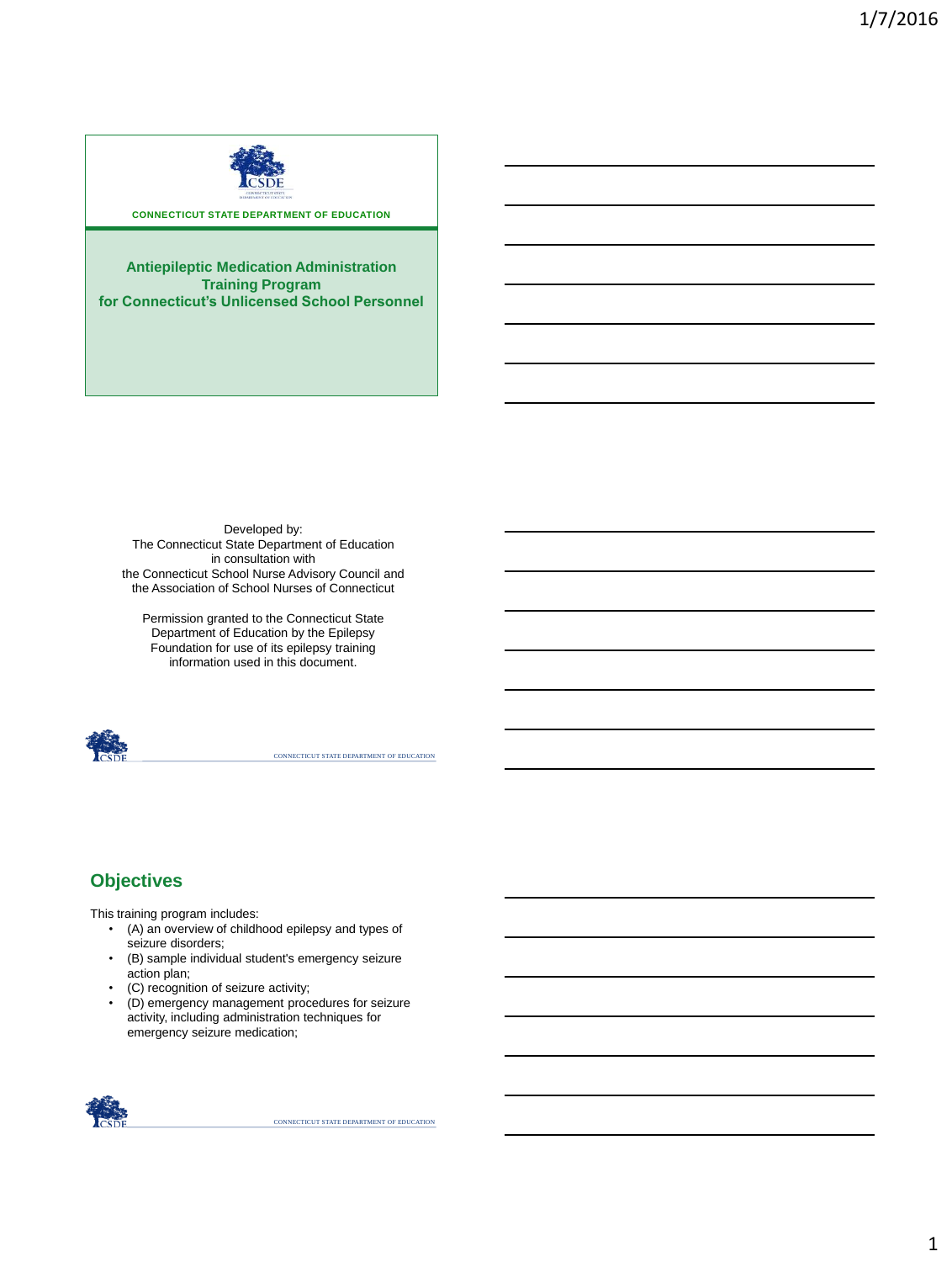## **Objectives, cont'd**

- (E) when to activate emergency medical services and post-seizure procedures and follow-up;
- (F) reporting procedures after a student has received emergency seizure medication; and
- (G) other relevant issues or topics related to emergency interventions for students who experience seizures.



CONNECTICUT STATE DEPARTMENT OF EDUCATION

## **Public Act 15-215**

- A qualified school employee may administer antiepileptic medication, including by rectal syringe, to a specific student with a medically diagnosed epileptic condition that requires prompt treatment in accordance with the student's individual seizure action plan.
- Limited to situations when the school nurse is absent or unavailable.
- The school nurse must provide general supervision to the qualified school employee.



CONNECTICUT STATE DEPARTMENT OF EDUCATION

# **Qualified School Employee**

Means:

- Principal;
- Teacher;
- Licensed athletic trainer;
- Licensed physical or occupational therapist employed by a school district;
- Coach; or
- School paraprofessional.

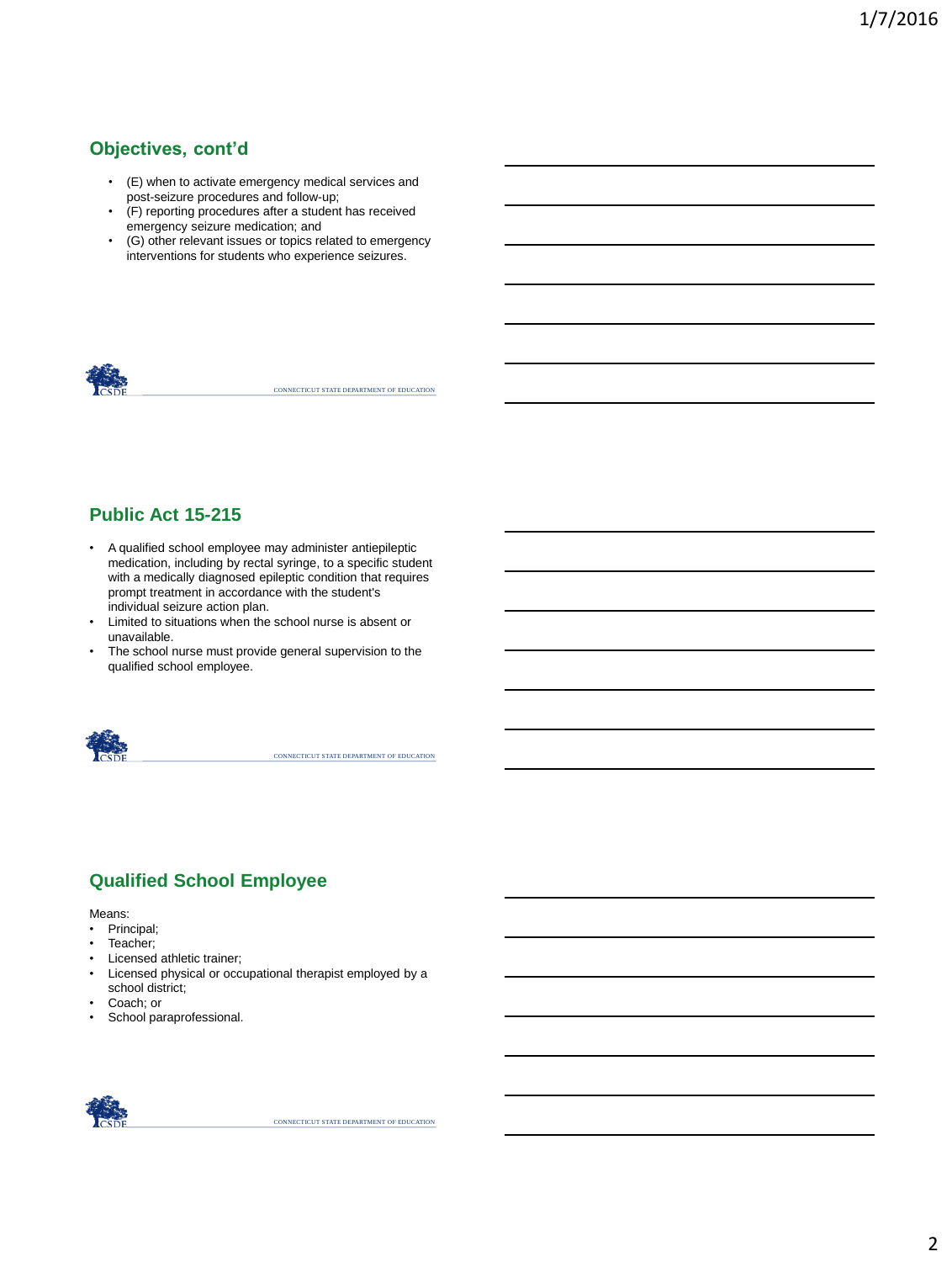# **Qualified School Employee: Responsibilities**

- Annually completes the training program;
- Receives monthly reviews by the school nurse; and • Voluntarily agrees to serve as a qualified school
- employee.



CONNECTICUT STATE DEPARTMENT OF EDUCATION

# **School Nurse: Responsibilities**

- Must obtain student's individual seizure action plan;
- Develop emergency care plan per school district
- procedure;
- Select qualified school employee;
- Facilitate training for qualified school employees;
- Confirm completion of training and competency of qualified school employee to administer antiepileptic medication; and
- Provide general supervision to qualified school employees (including monthly reviews).



CONNECTICUT STATE DEPARTMENT OF EDUCATION

# **What is a seizure?**

A brief, excessive discharge of electrical activity in the brain that alters one or more of the following:

- Movement
- Sensation
- Behavior
- Awareness\*

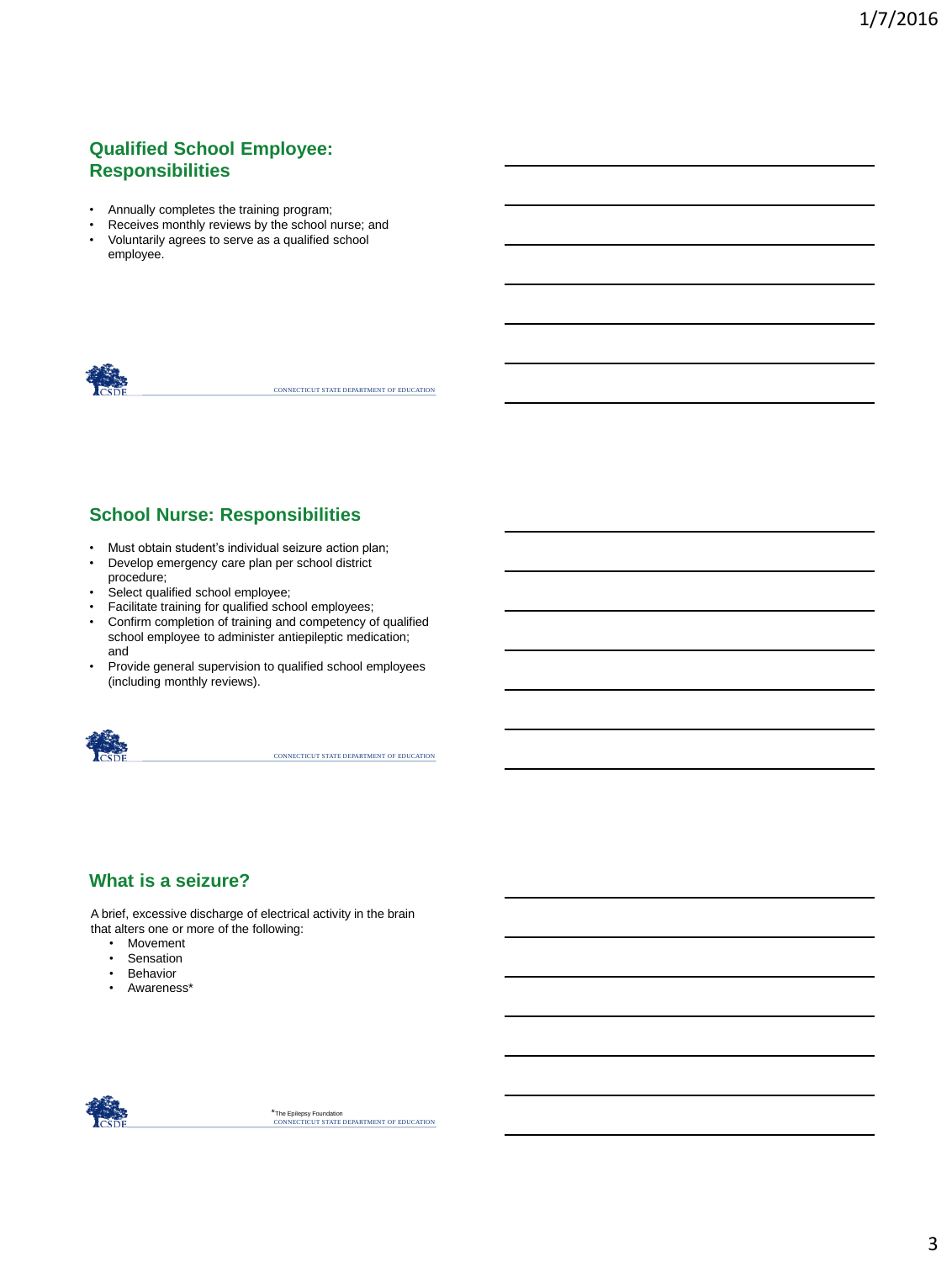## **What is Epilepsy?**

- Epilepsy is a chronic neurological disorder characterized by a tendency to have recurrent seizures.
- Epilepsy is also known as a "seizure disorder."



CONNECTICUT STATE DEPARTMENT OF EDUCATION

## **Did you know that…**

- Most seizures are not medical emergencies.
- Students may not be aware they are having a seizure and may not remember what happened.
- Epilepsy is not contagious.
- Epilepsy is not a form of mental illness.
- Students almost never die or have brain damage during a seizure.
- A student cannot swallow his or her tongue during a seizure.\*



\*The Epilepsy Foundation<br>CONNECTICUT STATE DEPARTMENT OF EDUCATION

# **Common causes of Epilepsy**

Common identifiable causes include:

- Brain trauma;
- Brain lesions (such as tumors);
- Poisoning (lead)
- Infections of the brain (such as meningitis, measles, encephalitis);
- Brain injury at birth; and
- Abnormal brain development.

Note: The cause is unknown for 70% of people with epilepsy.\*

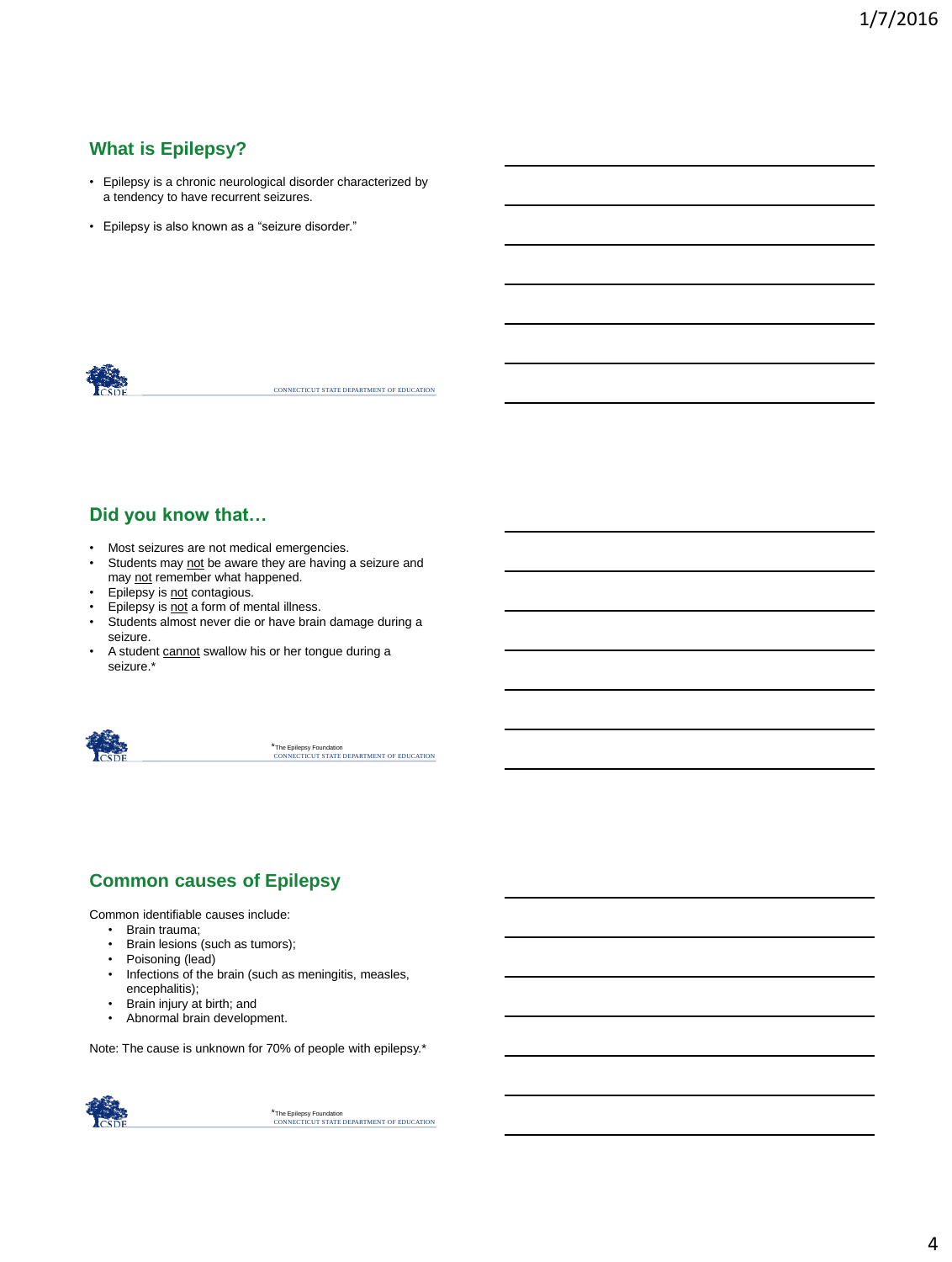# **Seizure Types**

Generalized Seizures:

- Involve the whole brain;
- Common types include absence and tonic-clonic; and
- Symptoms may include convulsions, staring, muscle spasms and falls.\*



\*The Epilepsy Foundation<br>CONNECTICUT STATE DEPARTMENT OF EDUCATION

## **Seizure Types, cont'd**

#### Partial Seizures:

- Involve only part of the brain;<br>• Common types include simple
- Common types include simple partial and complex partial; and
- Symptoms relate to the part of the brain affected.\*



\*The Epilepsy Foundation<br>CONNECTICUT STATE DEPARTMENT OF EDUCATION

## **Seizure Types, cont'd**

#### Absence Seizures

Common signs and symptoms:

- Pause in activity with blank stare;
- Brief lapse of awareness;
- Possible chewing or blinking motion;
- Usually lasts 1 to 10 seconds;
- May occur many times a day; and
- May be confused with:
- Daydreaming
- Lack of attention
- Attention Deficit Disorder (ADD).\*

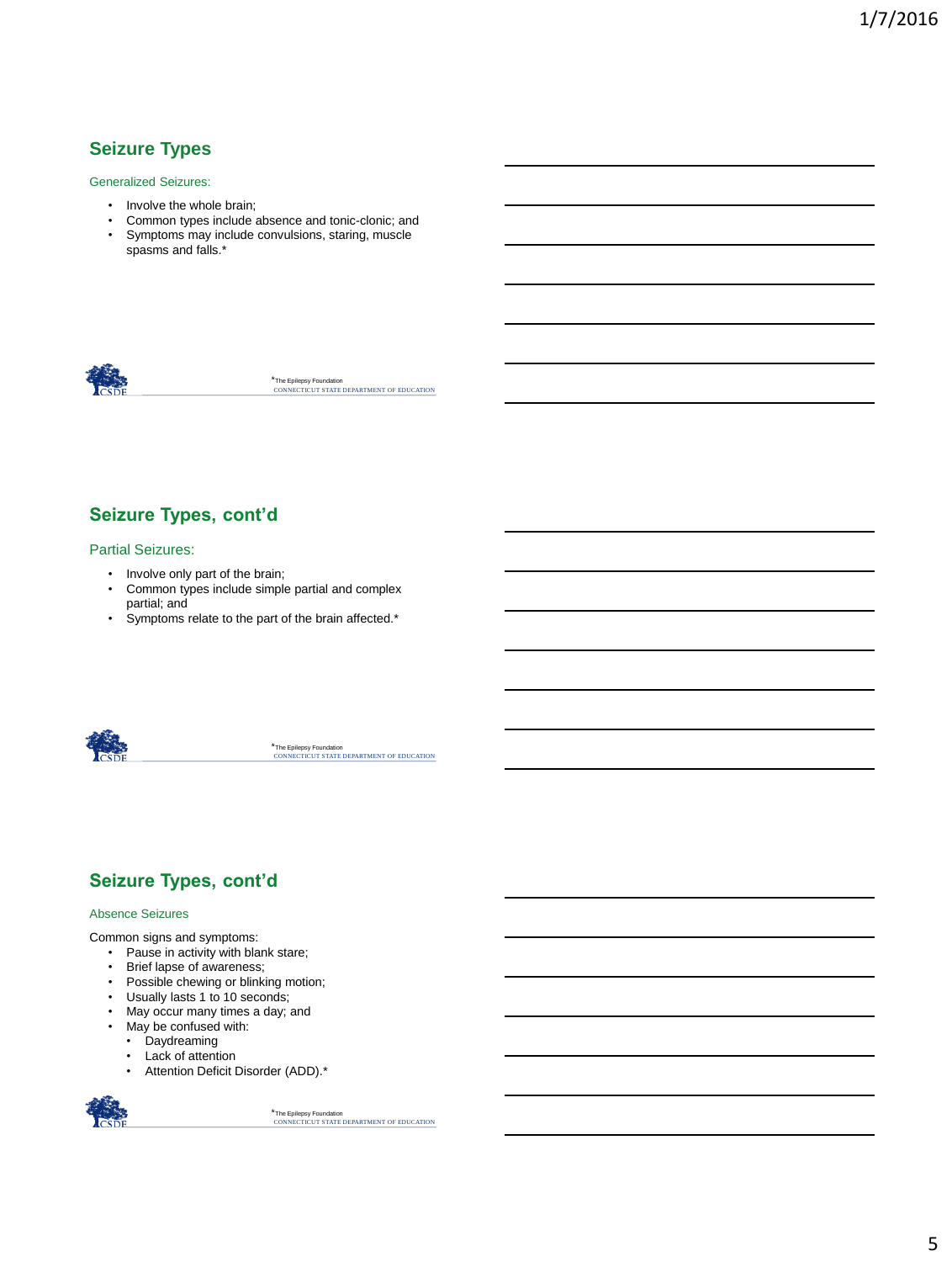## **Seizure Types, cont'd**

#### Absence Seizures, cont'd

- No first aid is required!
- Observation and safety considerations should be included in student's seizure action plan.\*
- Report incident to the school nurse according to school/district policy or procedure.



\*The Epilepsy Foundation<br>CONNECTICUT STATE DEPARTMENT OF EDUCATION

## **Seizure Types, cont'd**

#### Simple Partial Seizures

- Full awareness maintained;
- Rhythmic movements (isolated twitching of arms, face, legs);
- Sensory symptoms (tingling, weakness, sounds, smells, tastes, feeling of upset stomach, visual distortions);
- Psychic symptoms (déjà vu, hallucinations, feeling of fear or anxiety, or a feeling they can't explain);
- Usually lasts less than one minute; and
- May be confused with acting out, mystical experience, psychosomatic illness.



CONNECTICUT STATE DEPARTMENT OF EDUCATION

## **Seizure Types, cont'd**

#### Complex Partial Seizures

- Awareness impaired/inability to respond;
- Often begins with blank dazed stare;
- AUTOMATISMS (repetitive purposeless movements);
- Clumsy or disoriented movements, aimless walking,
- picking things up, nonsensical speech or lip smacking;
- Often lasts 1 to 3 minutes;
- Often followed by tiredness, headache or nausea;
- May become combative if restrained; and
- May be confused with:
	- Drunkenness or drug abuse
	- Aggressive behavior.\*

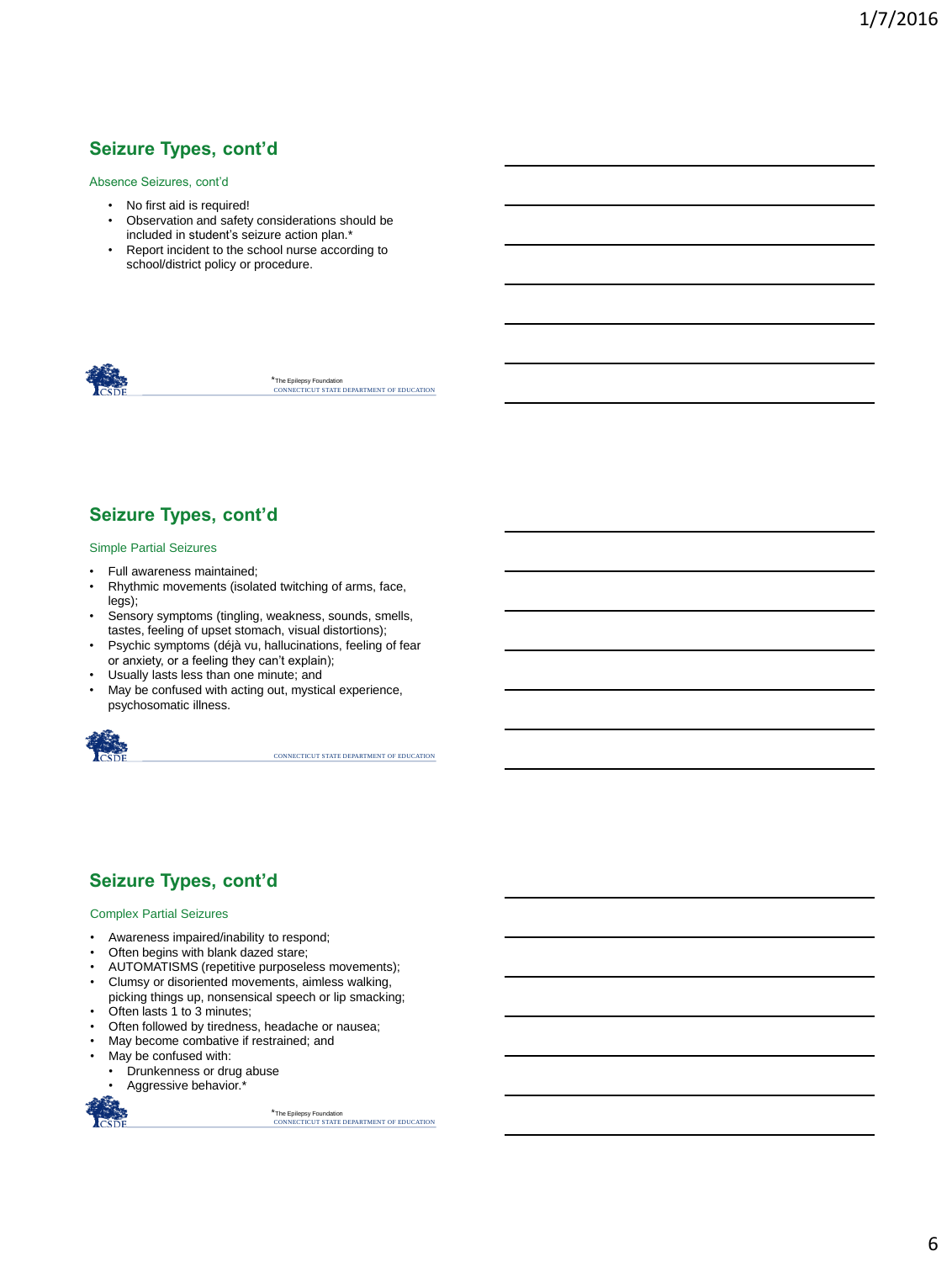# **First Aid — Complex Partial Seizure**

- Stay calm, reassure others;
- Track time;
- Check for medical I.D.;
- Provide privacy for the student;
- Do not restrain;
- Gently direct away from hazards;
- Don't expect student to obey verbal instructions;
- Stay with student until fully alert and aware;
- If seizure lasts 5 minutes beyond what is routine for that student or another seizure begins before full consciousness is achieved, follow emergency protocol.\*



\*The Epilepsy Foundation<br>CONNECTICUT STATE DEPARTMENT OF EDUCATION

#### **Seizure Types, cont'd**

#### Generalized Tonic-Clonic Seizures

Common signs and symptoms:

- A sudden, hoarse cry;
- Loss of consciousness;
- A fall;
- Convulsions (stiffening of arms and legs followed by rhythmic jerking);
- Shallow breathing and drooling may occur;
- Possible loss of bowel or bladder control;
- Occasionally skin, nails, lips may turn blue;
- Generally lasts 1 to 3 minutes; and
- Usually followed by confusion, headache, tiredness, soreness, speech difficulty.\*



\*The Epilepsy Foundation<br>CONNECTICUT STATE DEPARTMENT OF EDUCATION

#### **First Aid — Generalized Tonic-Clonic Seizure**

- Stay calm.
- Time the duration of the seizure activity (start and stop time);
- Check for epilepsy or seizure disorder I.D. (bracelet,
- necklace);
- Provide privacy for the student;
- Protect student from possible hazards (chairs, tables,
- sharp objects, etc.);
- Turn student on his or her side;
- Cushion head;
- After the seizure, remain with the student until awareness of surroundings is fully regained;
- Provide emotional support; and
- Document seizure activity.\*

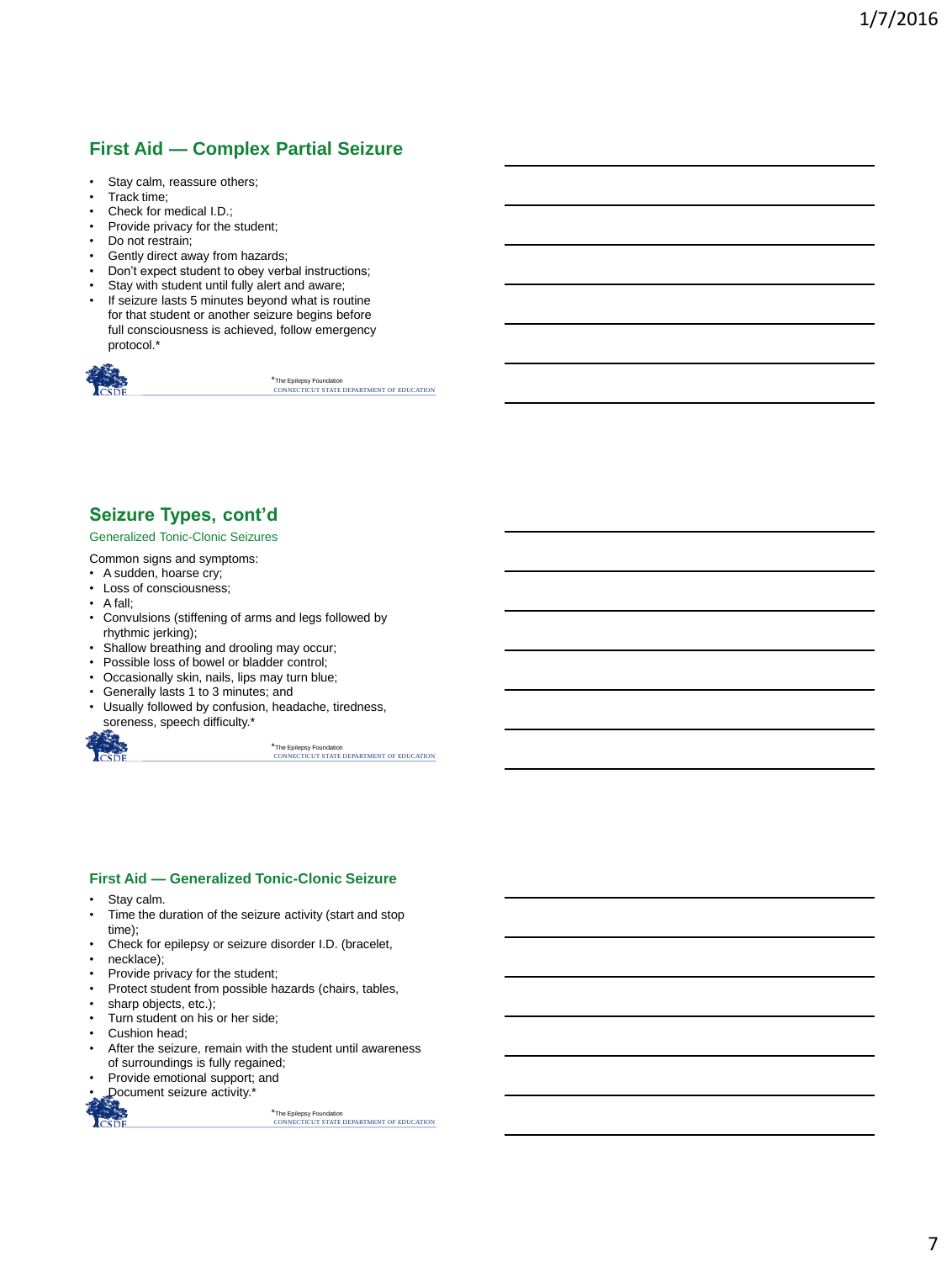# **Status Epilepticus**

- Continuous state of seizure activity, or prolonged seizures that occur in a series;
- Medical emergency; and
- Most common in the very young and very old.\*



\*The Epilepsy Foundation<br>CONNECTICUT STATE DEPARTMENT OF EDUCATION

#### **DO NOT!!**

- DO NOT put anything in the student's mouth during a seizure
- DO NOT hold down or restrain
- DO NOT attempt to give oral medications, food or drink during a seizure.\*



\*The Epilepsy Foundation<br>CONNECTICUT STATE DEPARTMENT OF EDUCATION

# **Seizure Triggers or Precipitants**

- **Flashing lights** and **hyperventilation** can trigger seizures in some students with epilepsy.
- Factors that might increase the likelihood of a seizure in students with epilepsy include:
	- Missed or late medication (#1 reason)
	-
	- Stress/anxiety Lack of sleep/fatigue
	- Hormonal changes<br>• Illness
	- **Illness**
	-
	- Alcohol or drug use Drug interactions (from prescribed or over the counter medicines)
	- Overheating/overexertion
	- Poor diet/missed meals.\*

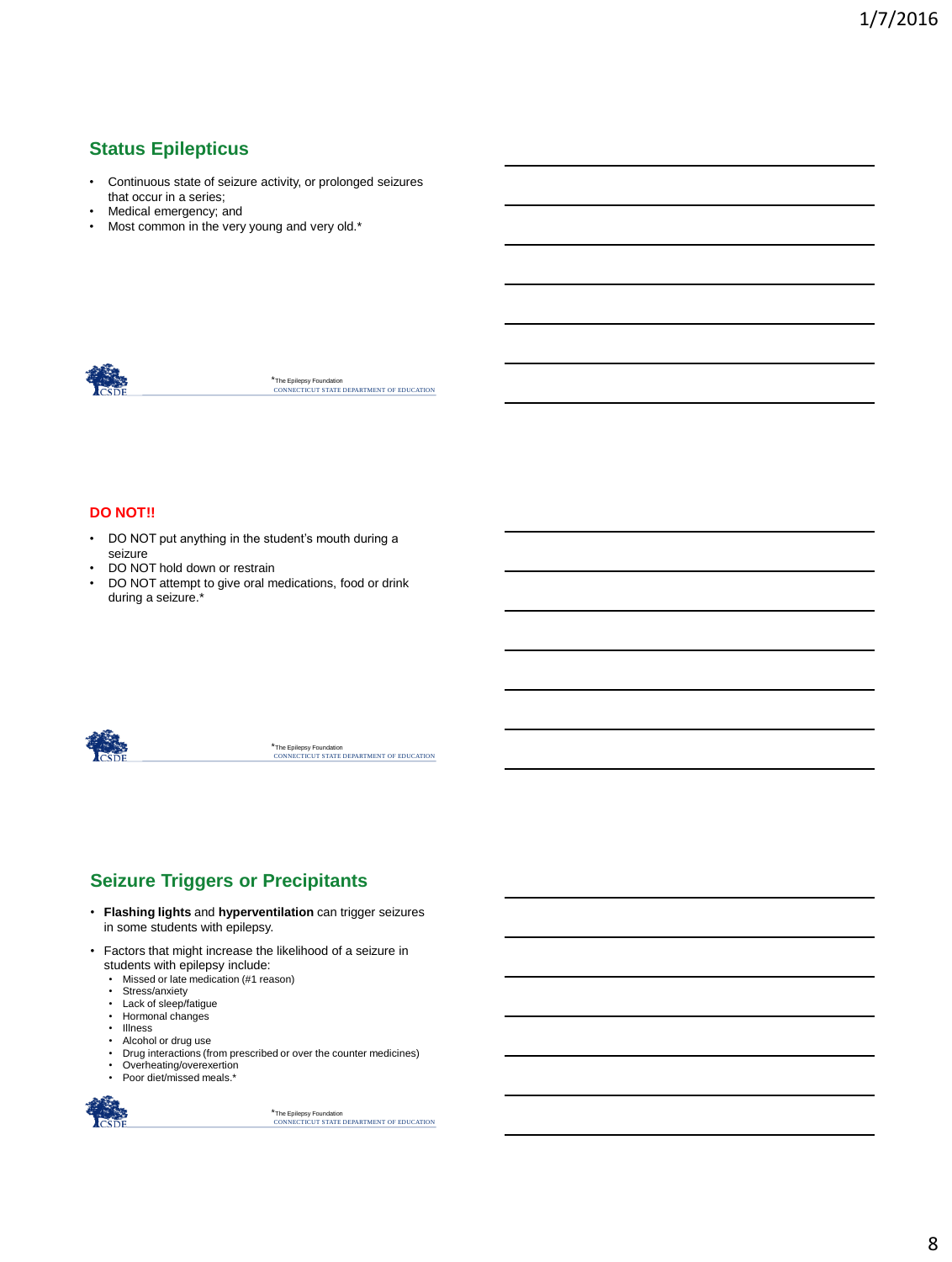# **Seizure Triggers or Precipitants**

Factors that might increase the likelihood of a seizure in students with epilepsy include:

- Missed or late medication (#1 reason)
- Stress/anxiety
- Lack of sleep/fatigue
- Hormonal changes
- Illness
- Alcohol or drug use
- Drug interactions (from prescribed or over the counter medicines)
- Overheating/overexertion
- Poor diet/missed meals



CONNECTICUT STATE DEPARTMENT OF EDUCATION

## **When is a Seizure an Emergency?**

- First time seizure (no medical ID and no known history of seizures);
- Convulsive seizure lasting more than 5 minutes, unless otherwise specified on the student's seizure action plan;
- Repeated seizures without regaining consciousness;
- More seizures than usual or change in type;
- Student is injured, has diabetes or is pregnant;
- Seizure occurs in water; and
- Normal breathing does not resume.

*Important note: Follow seizure emergency definition and protocol as defined by the healthcare provider in the seizure action plan.\**



\*The Epilepsy Foundation<br>CONNECTICUT STATE DEPARTMENT OF EDUCATION

#### **Important Considerations**

- Students may lose control of their bowel and bladder during a seizure. They may also vomit.
- Safe and supportive considerations:
	- Provide privacy;
	- Maintain standard precautions; and
	- If student experiences respiratory distress, provide first aid and perform CPR (cardiopulmonary resuscitation), if indicated.

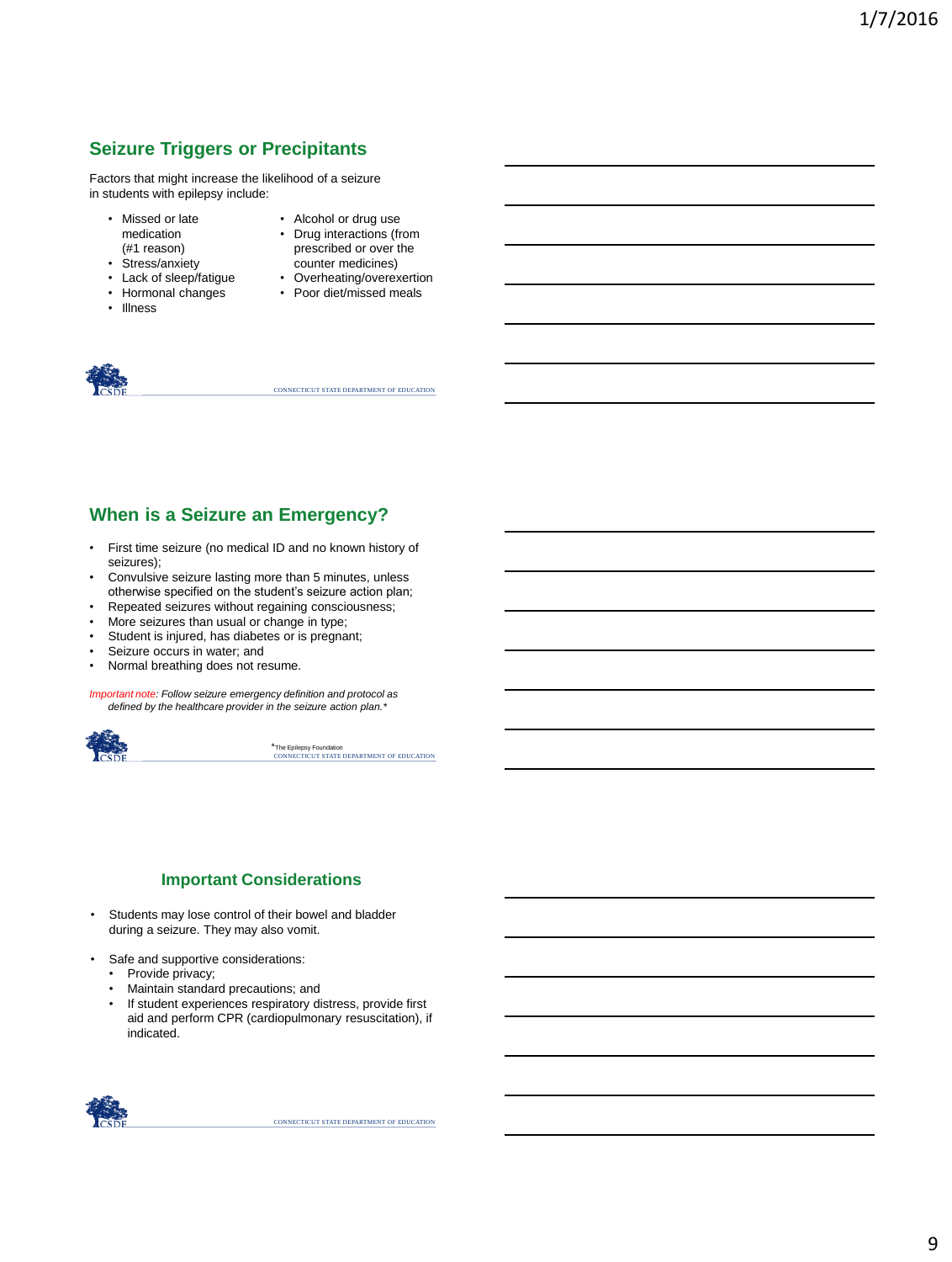# **Epilepsy Seizure Types and Symptoms**

| <b>Generalized Seizures</b><br>(Produced by the entire brain) | Symptoms                                      |  |
|---------------------------------------------------------------|-----------------------------------------------|--|
| 1. "Grand Mal" or Generalized<br>tonic-clonic                 | Unconsciousness, convulsions, muscle rigidity |  |
| Absence<br>2.                                                 | <b>Brief loss of consciousness</b>            |  |
| <b>Myoclonic</b><br>3.                                        | Sporadic (isolated), jerking movements        |  |
| 4. Clonic                                                     | Repetitive, jerking movements                 |  |
| 5. Tonic                                                      | Muscle stiffness, rigidity                    |  |
| 6. Atonic                                                     | Loss of muscle tone*                          |  |



#### CONNECTICUT STATE DEPARTMENT OF EDUCATION es-of-seizures-their-sy

## **Epilepsy Seizure Types and Symptoms, cont'd.**

| <b>Partial Seizures</b><br>(Produced by a small area of the brain)                                                                 | Symptoms                                                                                                                                                                                  |  |
|------------------------------------------------------------------------------------------------------------------------------------|-------------------------------------------------------------------------------------------------------------------------------------------------------------------------------------------|--|
| 1. Simple (awareness is retained)<br><b>Simple Motor</b><br>a.<br><b>Simple Sensory</b><br>b.<br><b>Simple Psychological</b><br>c. | Jerking, muscle rigidity, spasms, head-turning<br>a.<br>Unusual sensations affecting either the vision, hearing.<br>b.<br>smell taste, or touch<br>Memory or emotional disturbances<br>c. |  |
| 2. Complex<br>(Impairment of awareness)                                                                                            | Automatisms such as lip smacking, chewing, fidgeting,<br>walking and other repetitive, involuntary but coordinated<br>movements.                                                          |  |
| 3. Partial seizure with secondary<br>generalization                                                                                | Symptoms that are initially associated with a preservation of<br>consciousness that then evolves into a loss of consciousness<br>and convulsions.                                         |  |



CONNECTICUT STATE DEPARTMENT OF EDUCATION [\\*http://www.webmd.com/epilepsy/guide/types-of-seizures-their-symptoms](http://www.webmd.com/epilepsy/guide/types-of-seizures-their-symptoms)

# **The Impact on Learning and Behavior**

- Seizures may cause short-term memory problems;
- After a seizure, coursework may have to be re-taught;
- Seizure activity, without obvious physical symptoms, can still affect learning;
- Medications may cause drowsiness, inattention, concentration difficulties and behavior changes; and
- School difficulties are not always epilepsy-related.\*

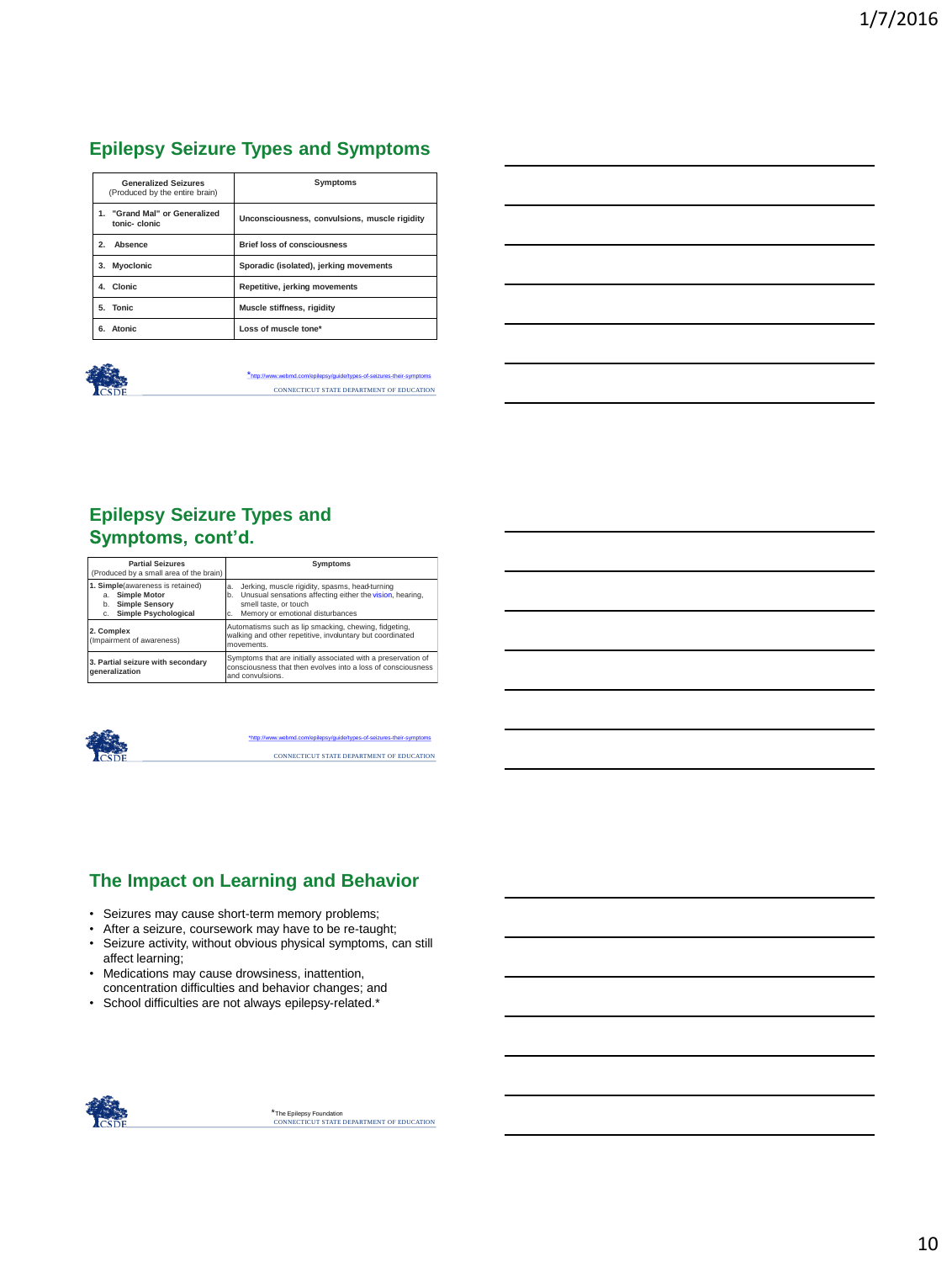## **Tips for Supporting Students with Epilepsy**

- Stay calm during seizure episodes;
- Be supportive;
- Provide privacy during and after a seizure episode;
- Have a copy of the student's seizure action plan and emergency care plan;
- Know student's medications and their possible side effects; and
- Encourage positive peer interaction.\*



\*The Epilepsy Foundation<br>CONNECTICUT STATE DEPARTMENT OF EDUCATION

## **Medical Management of Seizures**



CONNECTICUT STATE DEPARTMENT OF EDUCATION

#### **Management of Seizures**

- Medication:
	- Oral
	- Intranasal
	- Rectal
	- Intramuscular
	- Intravenous
- Vagus nerve stimulation:
	- an electrical device is placed, or implanted, under the skin on the upper chest to send signals to a large nerve in the neck.
- Ketogenic diet:
- a high fat, low carbohydrate diet with limited calories.
- **Surgery**
- Other

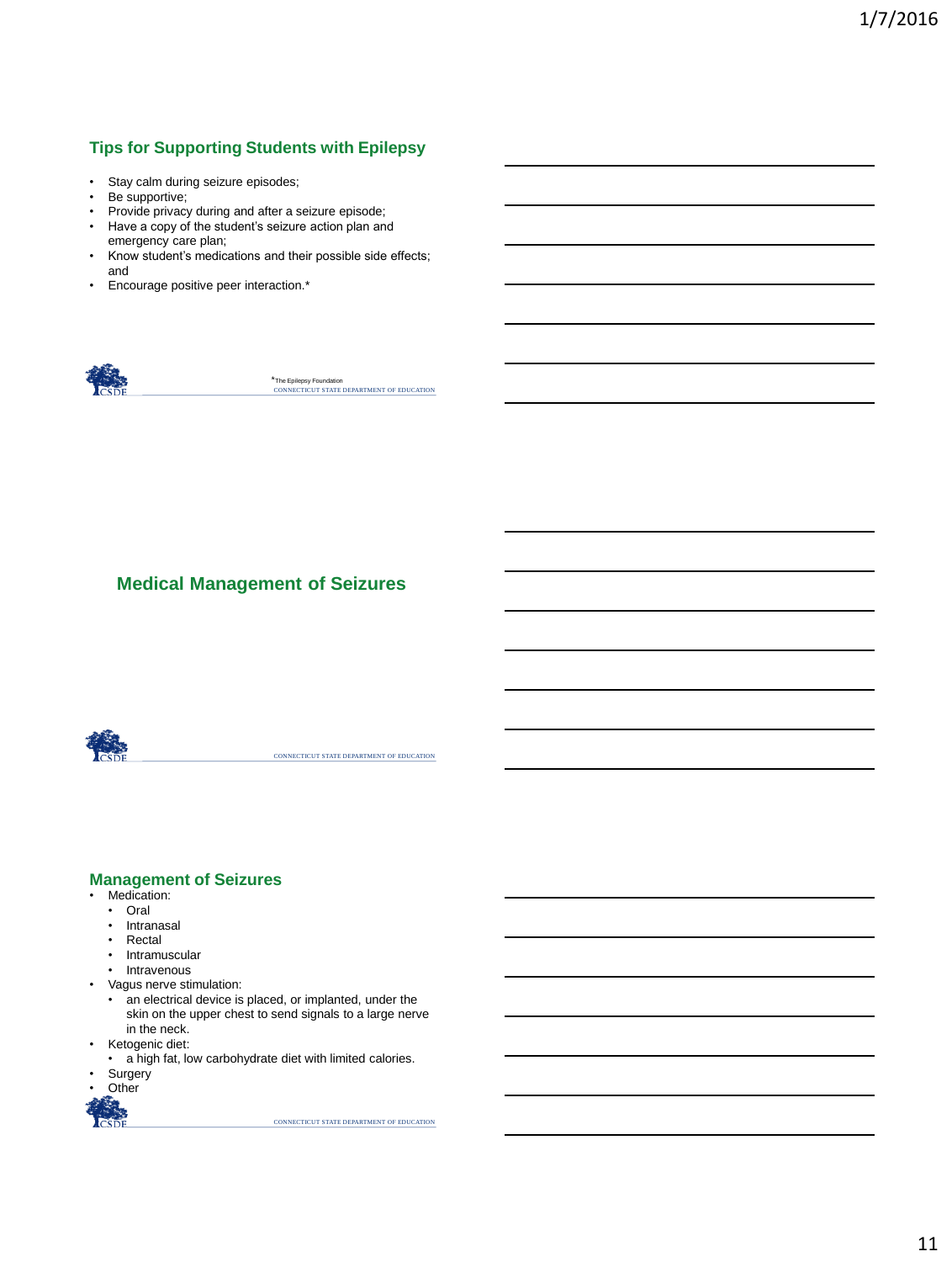#### **Treatment Rationale**

Type of treatment depends on:

- Frequency of seizures
- Severity of seizures
- Age
- Overall health
- **Medical history**
- Other\*



CONNECTICUT STATE DEPARTMENT OF EDUCATION \*<http://www.webmd.com/epilepsy/guide/treating-epilepsy>

#### **Medication Administration**

School nurses and school medical advisors may provide training in medication administration to school staff, according to the Regulations of State Agencies - *Administration of Medications by School Personnel and Administration of Medication During Before- and After-School Programs and School Readiness Programs*.

This includes medications that are:

| 1. Oral | 2. Topical |
|---------|------------|
|         |            |

- 
- 3. Inhalant 4. Intranasal<br>5. Rectal 6. Intramuscu 6. Intramuscular



CONNECTICUT STATE DEPARTMENT OF EDUCATION

#### **Medication Administration**

The following applies to all medication administration in this training:

- Follow the manufacturer's instructions for all medications;
- Adhere to standard precautions;
- Obtain a provider's order and parent's authorization prior to administration of all medications and treatments for seizure disorders; and
- Abide by you local district policy and procedures for medication administration and emergency responses.

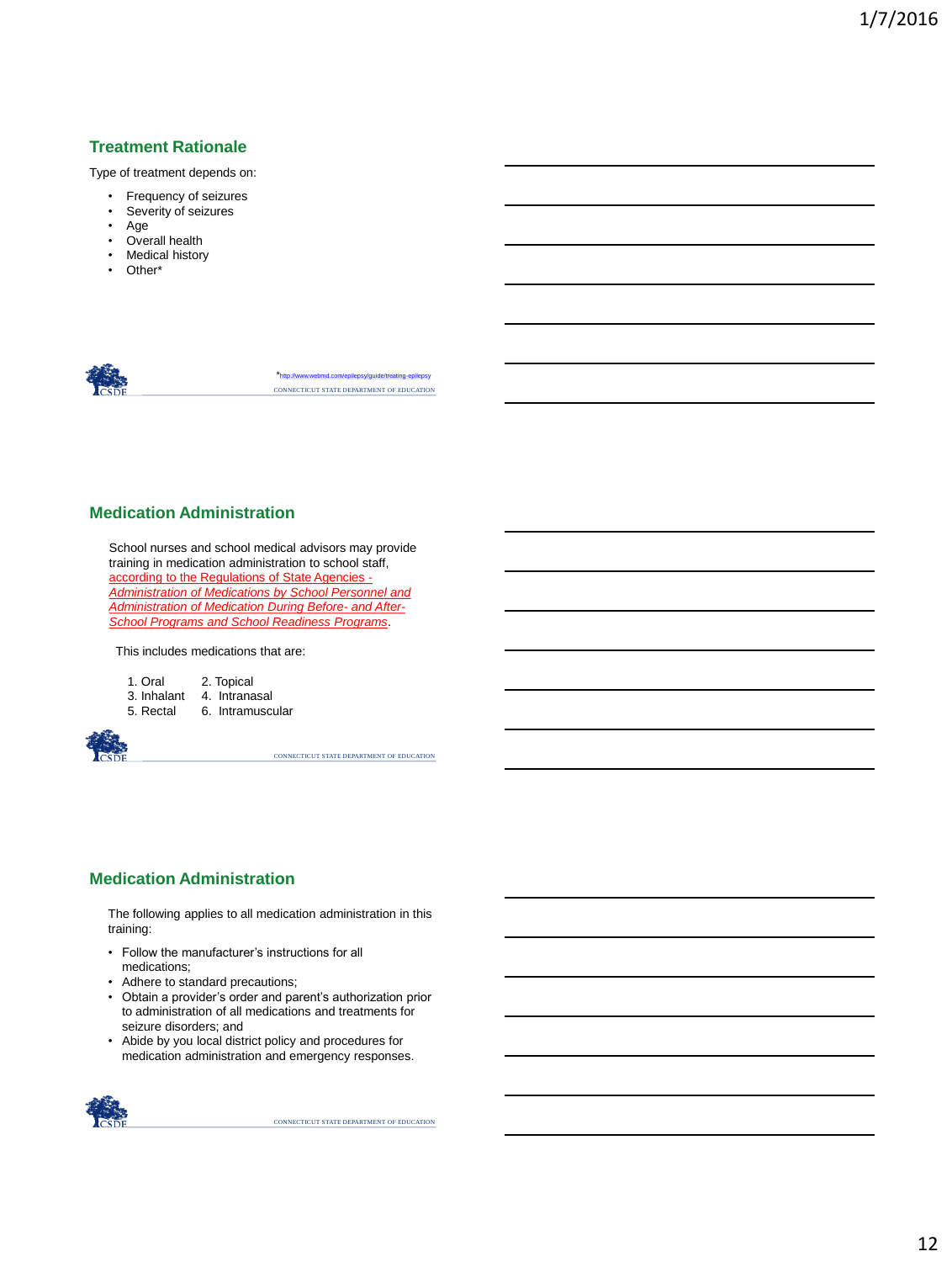#### **Principles of Safe Administration of Medication Administration**

- Safe handling and storage of medications;
- Documentation:
- Specific information related to each student's medication;
- Student's medication plan;
- Name and generic name of the medication (including, indications for medication, dosage, routes, time and frequency of administration, therapeutic effects of the medication, potential side effects, overdose or missed dose of the medication); and
- When to implement emergency interventions.



CONNECTICUT STATE DEPARTMENT OF EDUCATION

## **Recommendation**

- CPR; and
- First-aid training

(Note: CPR and first aid training are not mandated in Public Act 15-215)



CONNECTICUT STATE DEPARTMENT OF EDUCATION

#### **Emergency Medication: Rectal**

- Requires written authorization of a student's parent or guardian, and the written order of a physician licensed under chapter 370 for the purposes of this Public Act;
- Requires calibration by pharmacist (pharmacist will lock in place the correct dosage on the syringe); and
- Used in acute or emergency situations to stop a seizure that will not stop on its own.\*

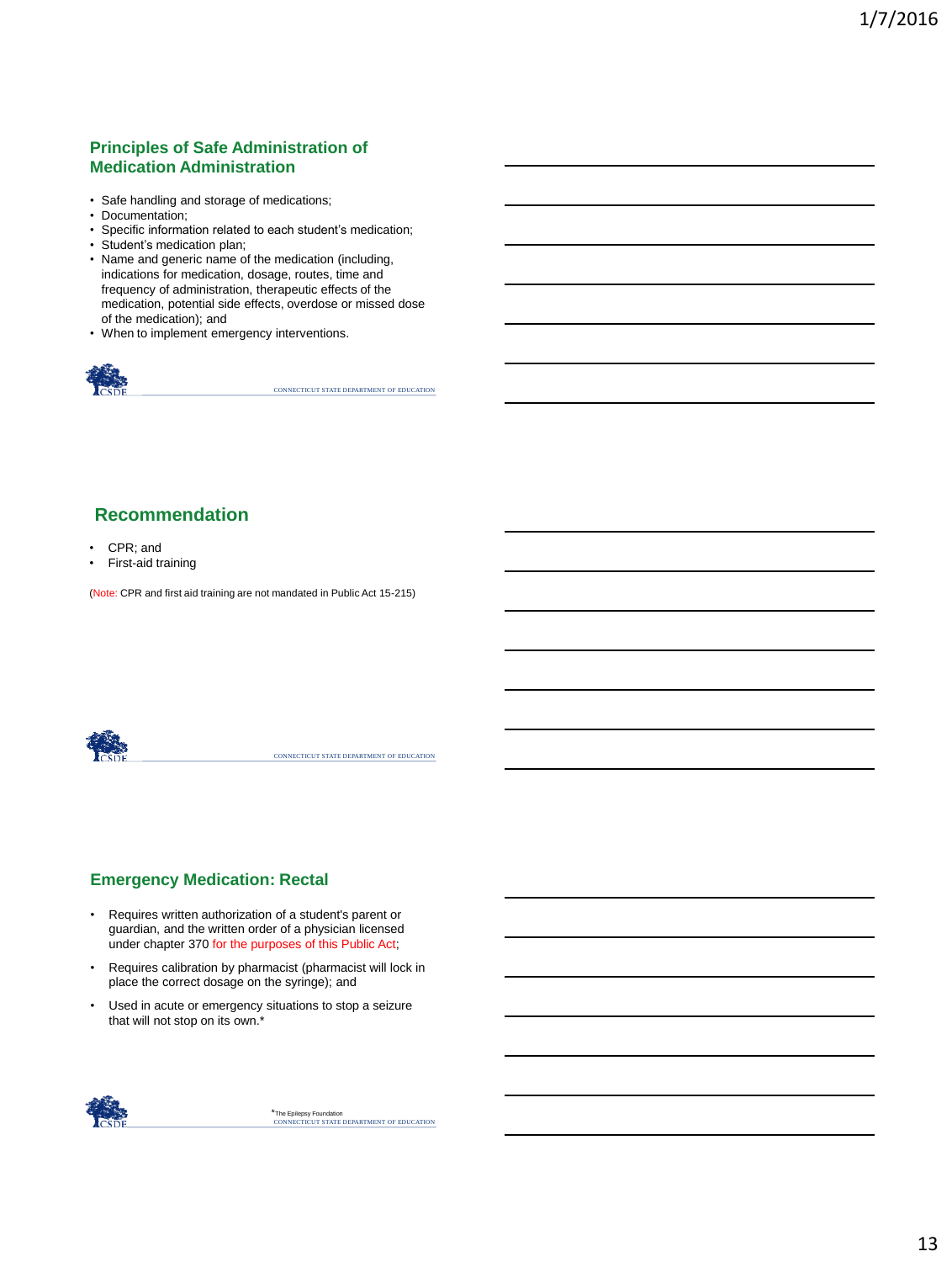## **Emergency Rectal Antiepileptic Medication: Example Diastat**

- Diazepam Rectal Gel is a controlled drug substance and should be administered no more frequently than every five days and no more than five times a month.
- Diazepam rectal gel causes central nervous system (CNS) depression. • Patients need to be advised against operating machinery, driving a motor vehicle, or riding a bike until they no longer feel the effects of the medication.
- Diazepam should not be used with alcohol or other CNS products that cause respiratory or CNS depressant effects.
- Diazepam rectal gel is not recommended for use in children under 6 months of age.\*



CONNECTICUT STATE DEPARTMENT OF EDUCATION \*[www.diastat.com](http://www.diastat.com/)

#### **Emergency Rectal Antiepileptic Medication (see Diastat AcuDial Handouts)**



CONNECTICUT STATE DEPARTMENT OF EDUCATION \*[www.diastat.com](http://www.diastat.com/)

#### **Inspecting Diastat AcuDial™ (See Handout)**

- Step 1: Holding syringe in one hand with large end of oval pointing up and down. Place index finger in contact with cap to apply counter force when cap is opened.
- Step 2: Using the opposite hand grasp the cap firmly with your index finger, applying pressure to the seal pin to hold it in place.
- Step 3: Apply downward force with your thumb to create an opening 2/8″ to 3/8″ to view base of syringe tip and inspect for crack. Adjust angle to give best view of syringe tip.
- Step 4: While maintaining pressure on the seal pin, apply an upward force to close the cap. Rotate the syringe 180 degrees and repeat steps 3 and 4.\*





\*<mark>[www.diastat.com](http://www.diastat.com/)</mark><br>CONNECTICUT STATE DEPARTMENT OF EDUCATION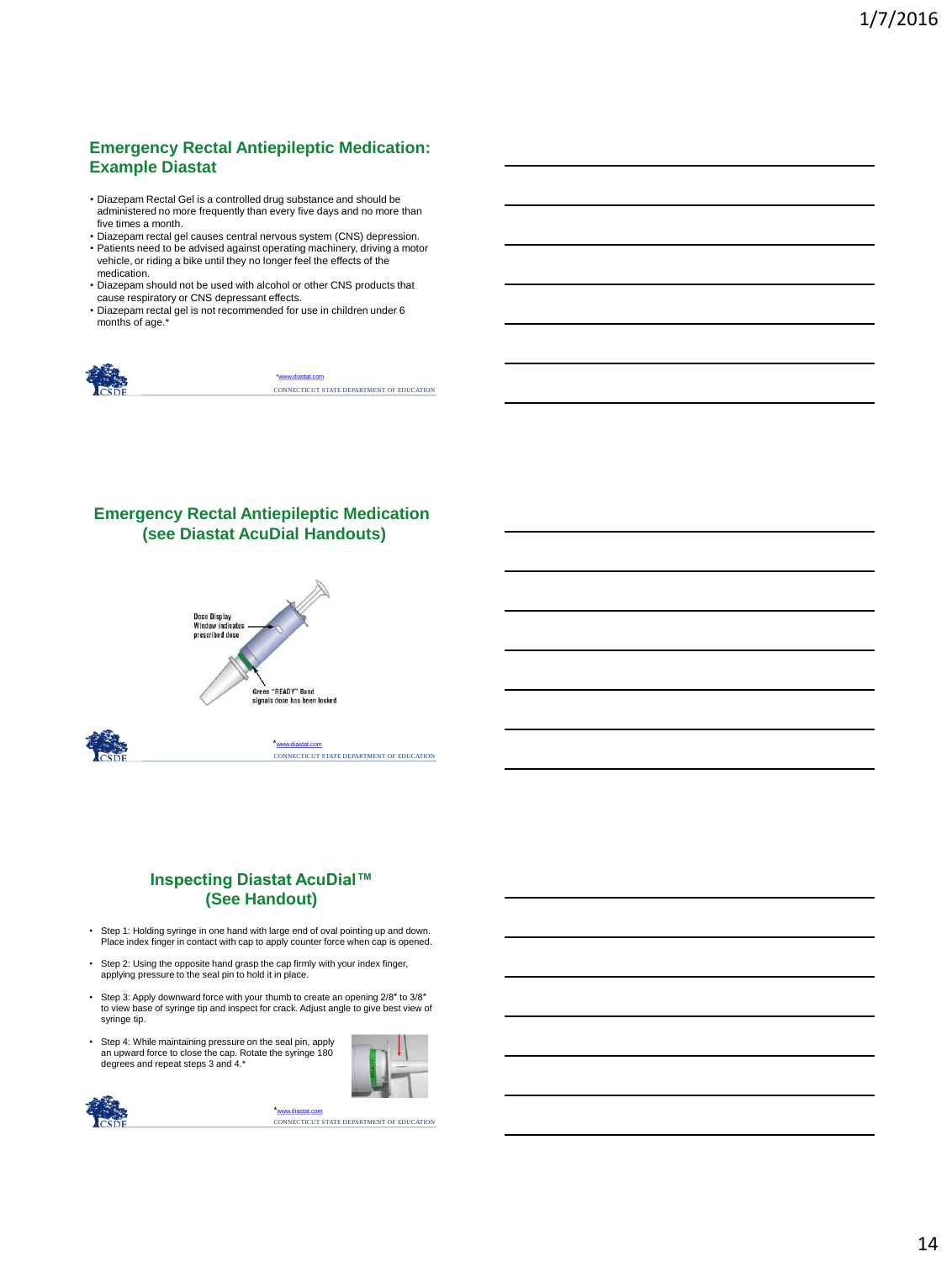#### **Emergency Rectal Antiepileptic Medication (see Diastat AcuDial Handouts)**



#### **Emergency Medication: Intranasal**

Intranasal medication:

• Follow the manufacturer's instructions for the medication; provider's order for proper administration; and your district's policy and procedures.

General Information:

- Prior to using the intranasal route of administration, inspect nostrils for significant amounts of blood or mucous discharge and remove via suctioning for proper absorption. • Deliver half of the medication dose up each nostril.
- 
- Do not use more than 1 ml of medication per nostril. If a higher volume is required, apply it in two separate doses allowing a few minutes for the initial amount to absorb.
- Be aware that there is approximately 0.1 ml of dead space in the mucosal atomization device (MAD). It is important to make allowances for this dead space when calculating the volume to be administered.\*

\*Henry County Health Center<br>CONNECTICUT STATE DEPARTMENT OF EDUCATION

#### **Medication: Intranasal**

#### General Procedure:

- Using a 1 ml or 3 ml syringe and needle, draw the appropriate amount of medication into the syringe.
- Remove the needle and place the mucosal atomization device (MAD) tip onto the syringe. The MAD is a luer lock device and twists into place.
- Use your free hand to hold the crown of the student's head stable. Place the tip of the MAD snugly against the nostril aiming slightly up and outward (toward the top of the ipsilateral ear).

CONNECTICUT STATE DEPARTMENT OF EDUCATION \*Henry County Health Center.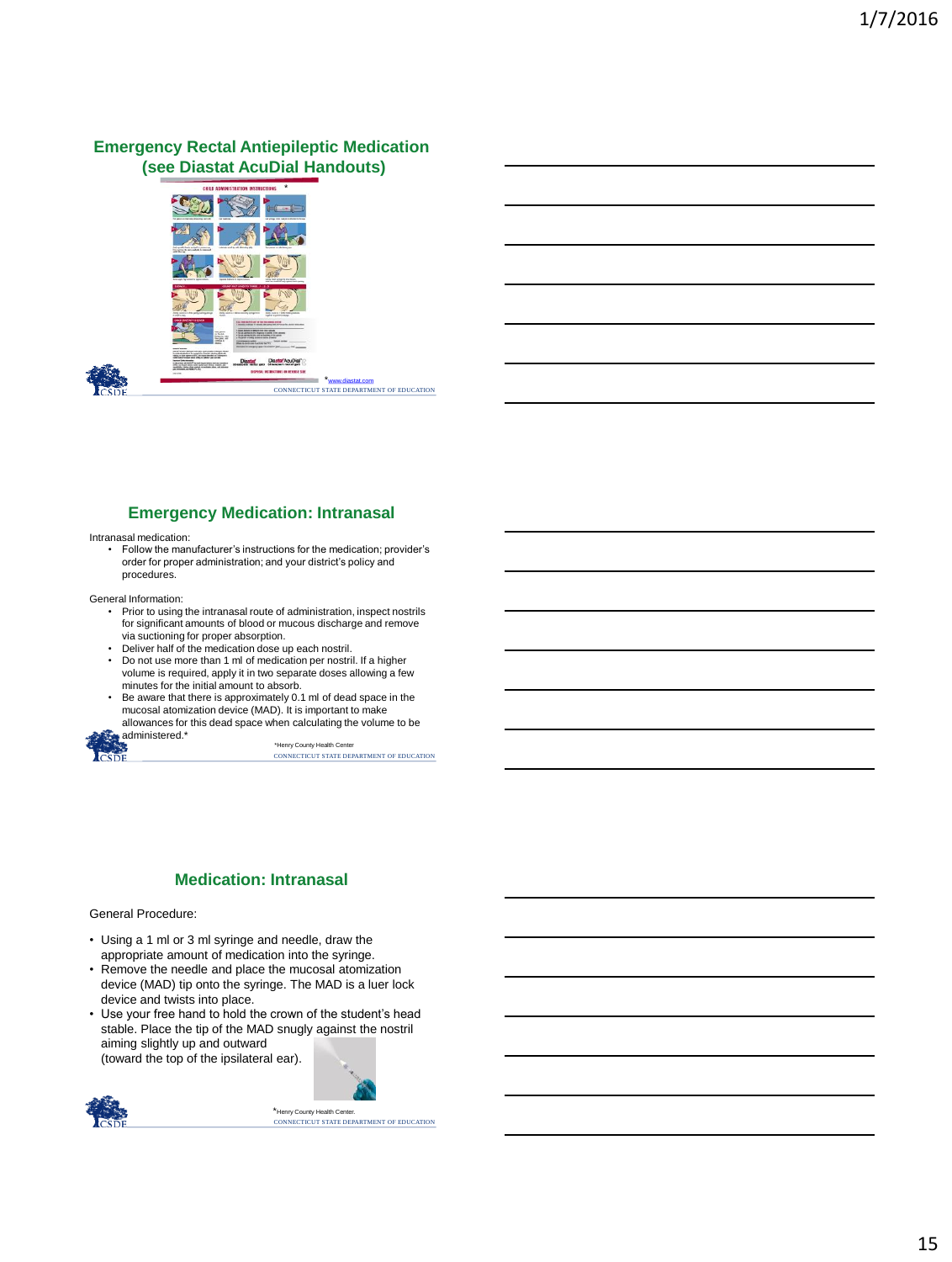#### **Medication: Intranasal**

General Procedure:

- Briskly compress the syringe plunger and deliver approximately half of the medication.
- Move the device over to the opposite nostril and administer the remainder of the medication as before.
- If an amount greater than 1 ml per nostril is needed, wait 2–3 minutes and administer the remaining medication.



\*Henry County Health Center.<br>CONNECTICUT STATE DEPARTMENT OF EDUCATION

## **Follow-up and Reporting Procedures**



CONNECTICUT STATE DEPARTMENT OF EDUCATION

# **Follow-up and reporting procedures**

- Emergency medical care (911) must be activated immediately if administration of Rectal Diastat occurs.
- Follow-up diagnosis and care by medical professionals is important.
- Emergency administration of rectal anti-seizure medication must be reported immediately or as soon as possible to the school nurse or school nurse supervisor and the student's parent or guardian.

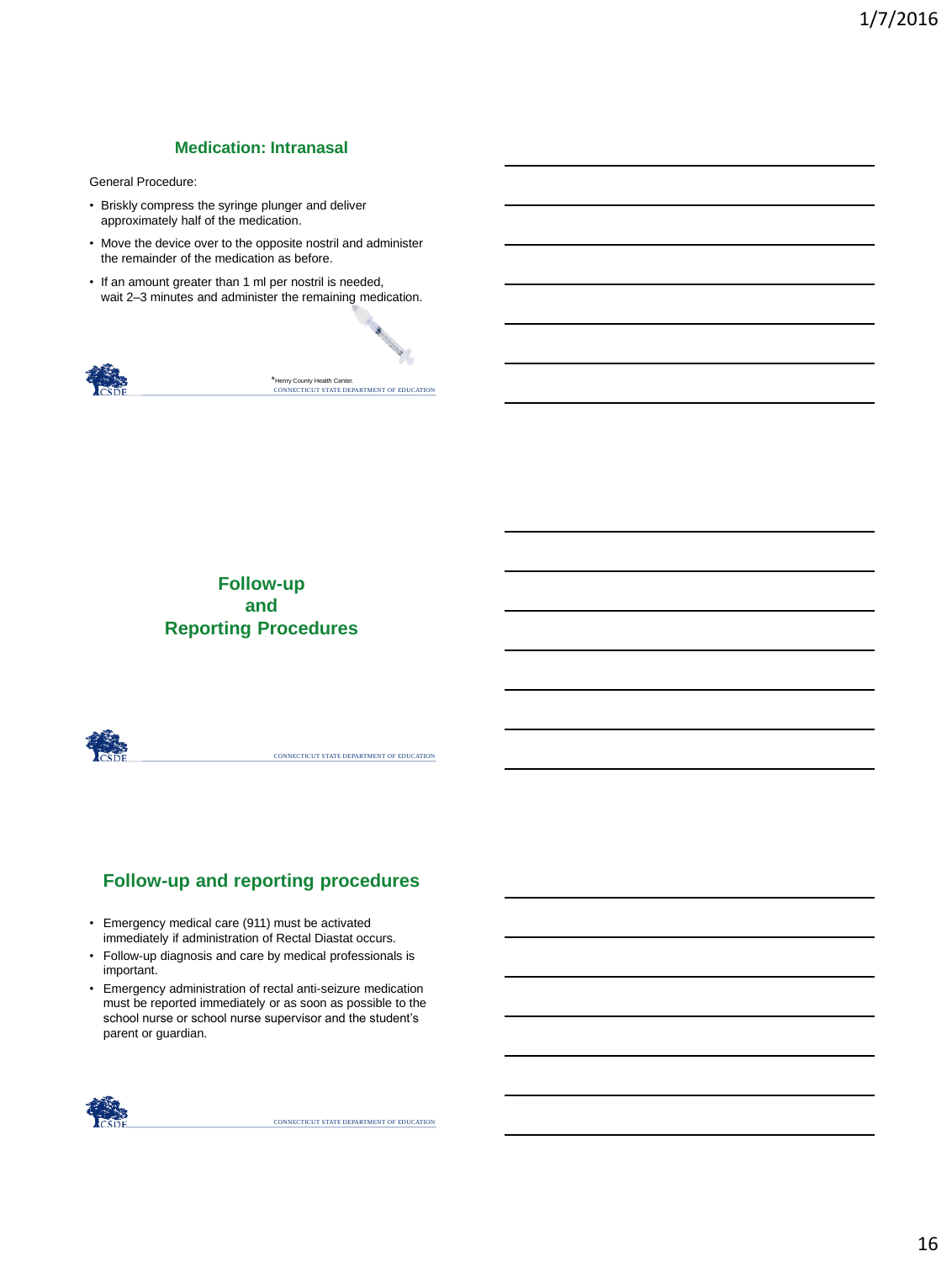## **Follow-up and reporting procedures, cont'd.**

- Follow your school district's policy and procedures for documentation and reporting.
- Documentation must be:
	- completed and maintained for individual students on forms provided by the school district;
	- submitted to the school nurse at the earliest possible time but not later than the next school day;
	- completed for every student who receives rectal antiseizure medication.



CONNECTICUT STATE DEPARTMENT OF EDUCATION

## **Monitor Effectiveness of Training**

- Ensure periodic assessments of the effectiveness of the qualified school employee's competency to administer antiepileptic medication:
	- Monthly reviews by the school nurse; and
	- Annual training facilitated by the school nurse or school medical advisor.



CONNECTICUT STATE DEPARTMENT OF EDUCATION

#### **Monitoring Effectiveness of School District Plan and Procedures**

- Ensure periodic assessments of the effectiveness of the school district plan and procedure. Assessments should occur:
	- at least annually with the school district team;
	- after each emergency event involving the administration of medication to determine the effectiveness of the process, why the incident occurred, what worked and did not work in the district plan and procedures; and
	- include medically accurate, research-based practices in the annual review of the plan and procedures.

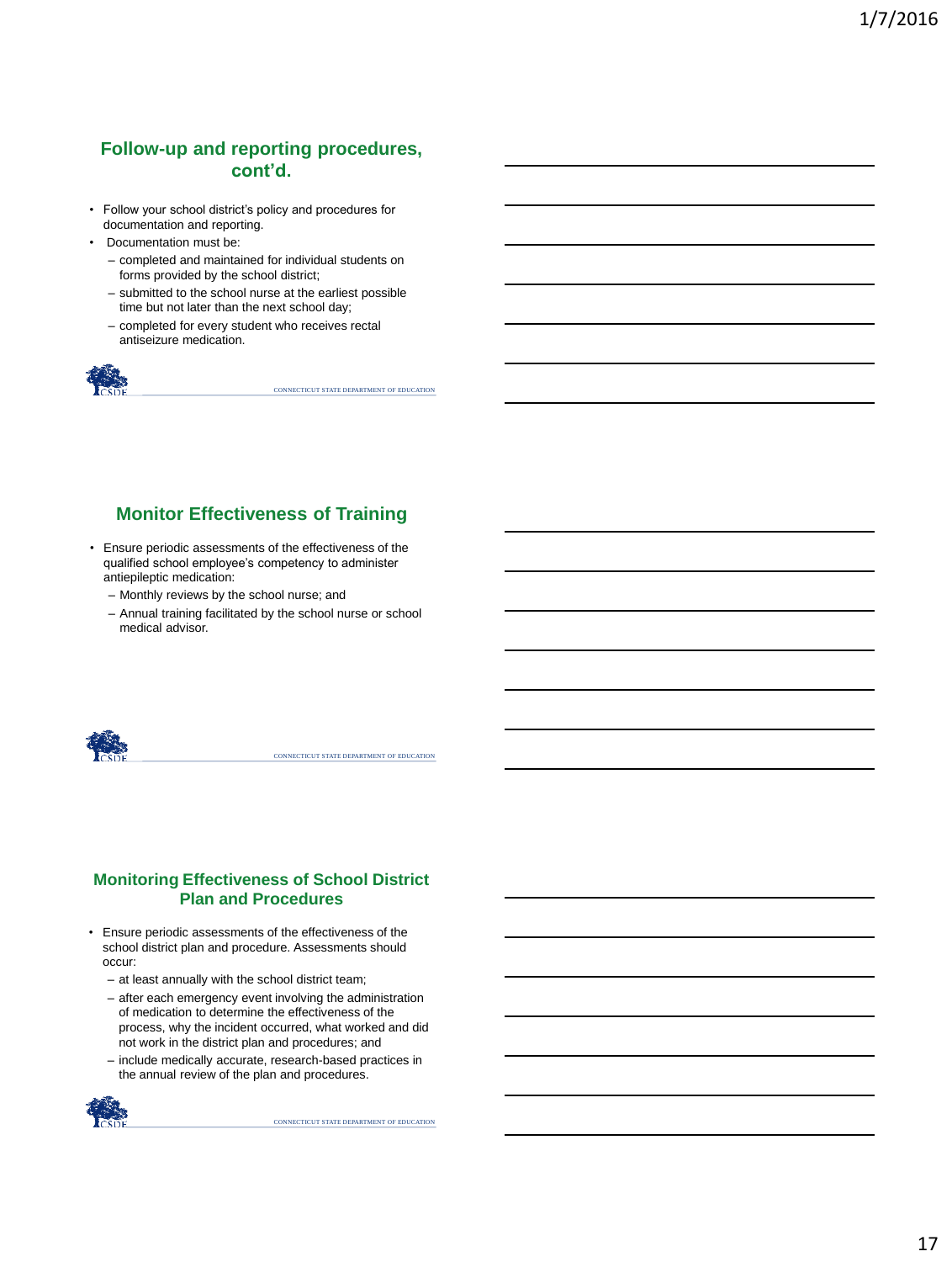# **Handling, Storage and Disposal**

- Handling, storage and disposal of antiepileptic and controlled drugs shall be in accordance with your school district's policy and procedures.
- Diastat is a controlled drug.



CONNECTICUT STATE DEPARTMENT OF EDUCATION

## **Privacy and Confidentiality**

- When determining whether personally identifiable information from student health records maintained by the educational agency or institution may be disclosed, school officials at institutions subject to FERPA should refer to FERPA and its requirements.
- Family Educational Rights and Privacy Act **(FERPA)**



CONNECTICUT STATE DEPARTMENT OF EDUCATION

## **Applicable Laws**

- Public Act 15-215 An Act Concerning Various Revisions and Additions to the Education Statutes. [https://www.cga.ct.gov/2015/act/pa/pdf/2015PA-00215-](https://www.cga.ct.gov/2015/act/pa/pdf/2015PA-00215-R00HB-07023-PA.pdf) R00HB-07023-PA.pdf
- State of Connecticut Regulations Administration of Medications by School Personnel and Administration of Medication During Before- and After-School Programs and School Readiness Programs [http://www.sde.ct.gov/sde/lib/sde/PDF/deps/student/health/](http://www.sde.ct.gov/sde/lib/sde/PDF/deps/student/health/Medication_Administration_Regs.pdf) Medication\_Administration\_Regs.pdf

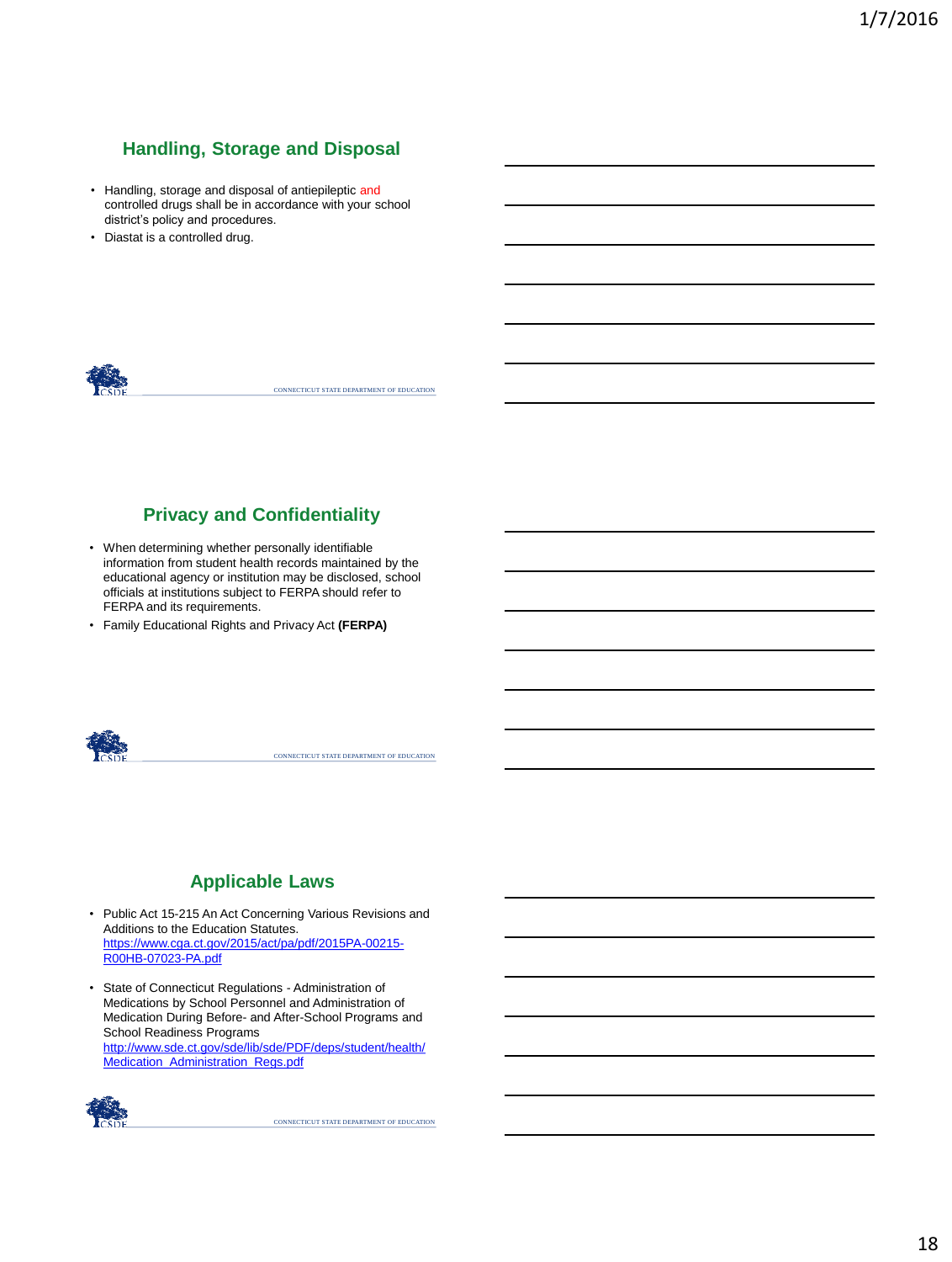## **Applicable Laws**

- OSHA :Standard Precautions (Occupational Safety and Health Administration) [https://www.osha.gov/SLTC/etools/hospital/hazards/univpre](https://www.osha.gov/SLTC/etools/hospital/hazards/univprec/univ.html)
- c/univ.html • FERPA and HIPAA (U.S. Department of Health and Human Services)
- [http://www.hhs.gov/ocr/privacy/hipaa/faq/ferpa\\_and\\_hipaa/](http://www.hhs.gov/ocr/privacy/hipaa/faq/ferpa_and_hipaa/)
- State of Connecticut Regulations Administration of Medications by School Personnel and Administration of Medication During Before- and After-School Programs and School Readiness Programs [http://www.sde.ct.gov/sde/lib/sde/PDF/deps/student/health/](http://www.sde.ct.gov/sde/lib/sde/PDF/deps/student/health/Medication_Administration_Regs.pdf) Medication\_Administration\_Regs.pdf



CONNECTICUT STATE DEPARTMENT OF EDUCATION

## **Training Handouts**

- 1. Diastat Child Administration Instructions
- 2. Diastat Inspection Instructions
- 3. Sample Individual Student's Emergency Seizure Action Plan\*



\*The Epilepsy Foundation<br>CONNECTICUT STATE DEPARTMENT OF EDUCATION

## **Online Resources: Diastat Administration**

- Diastat AcuDial<http://www.diastat.com/how-to-administer>
- Diastat Administration [https://www.youtube.com/watch?v=R6gVnyi34\\_g](https://www.youtube.com/watch?v=R6gVnyi34_g)